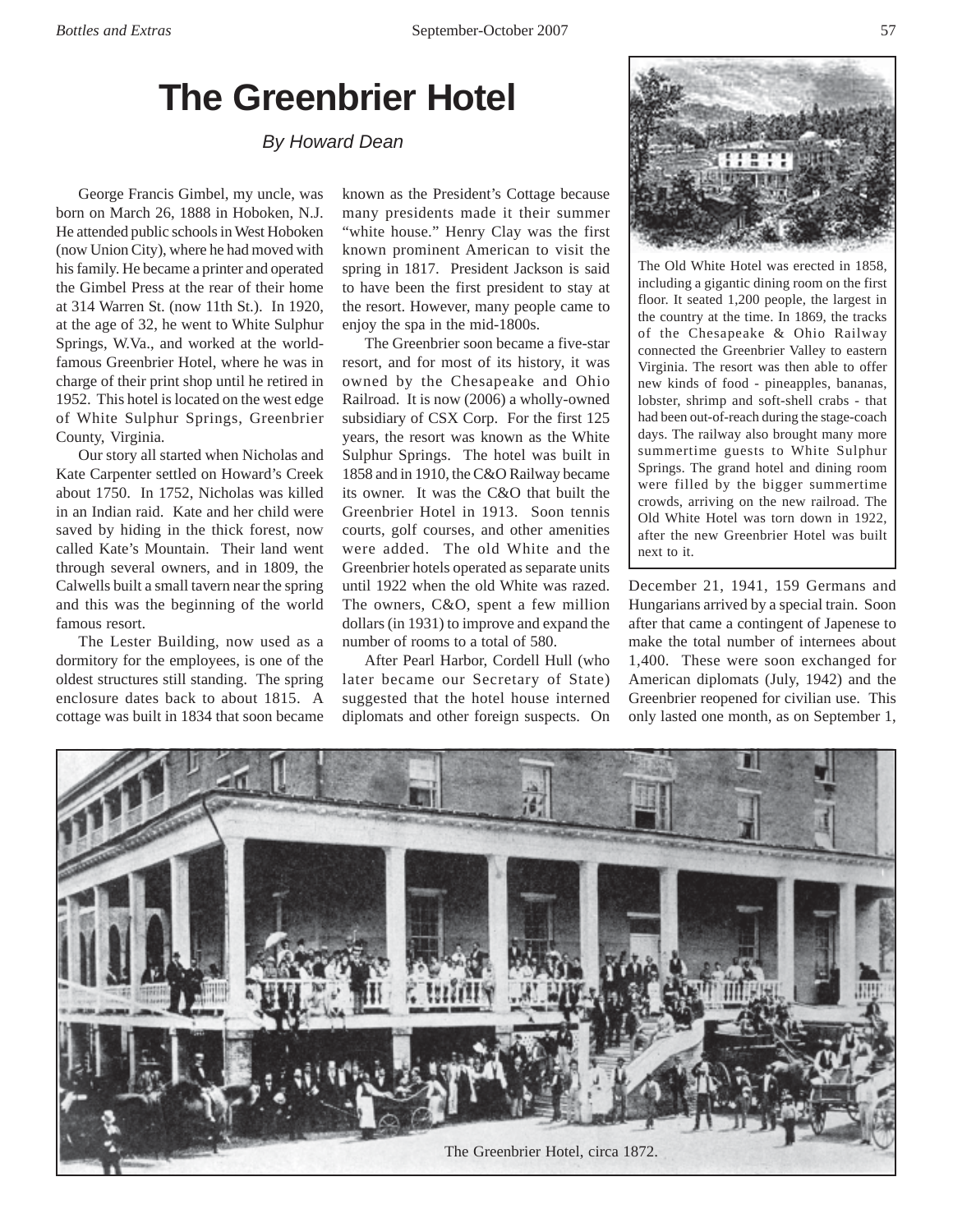



Greenbrier Hotel, circa 1915. Aerial view of the Greenbrier, circa 1940.



Main Street entrance to the Greenbrier.

In 1910, the Chesapeake and Ohio Railway purchased the historic resort property and embarked upon a major expansion. By 1913 the railroad had added The Greenbrier Hotel (the central portion of today's hotel), a new Mineral Bath Department (the building that includes the Indoor Pool) and an 18-hole golf course (now called The Old White Course) designed by the most prominent golf architect of the day, Charles Blair Macdonald. In 1914, for the first time, the resort was open year round and that year President and Mrs. Woodrow Wilson spent their Easter holiday at The Greenbrier and Joseph and Rose Kennedy traveled down from Boston for their October honeymoon.

1942, the U.S. Army took it over and bought it for \$3 million.

Many murals, pictures, engravings, etc., were hastily packed into storage, loaned to museums and/or donated to the Washington and Lee University. Some furnishings were auctioned off. The hotel was quickly converted into a hospital, and by November of 1942, the "Ashford General Hospital" was in business. Ashford specialized in vascular and neurological surgery and reached a peak of .2,720 patients. For four years the resort served as a surgical and rehabilitation center and 24,148 soldiers were admitted and treated at the facility. Also, more than 2,000 prisoners of war were housed in a camp near the Greenbrier airport. Generals Jonathan Wainwright, B. Sommervell, Mark Clark, Dwight D. Eisenhower and retired Secretary of State Cordell Hull were among those who were

treated at the hospital.

Peace came, and the Ashford General Hospital closed on September 5, 1946. The railroad repurchased the property, and in April of 1948, celebrated its reopening. My Uncle George stayed through those hard years and had many stories to tell. I only wish I had taken notes as he talked. As I mentioned, he retired in 1952. Many improvements were made in 1954, 1962, 1974 and 1976.

The job of putting this elegant hotel back in business was an overwhelming task that was given to a woman, Dorothy Draper. Some of the original historic furnishings were still in place, or could be taken from storage, and some which had been sold were able to be bought back. It was a huge undertaking that led to the opening party held on April 15-18, 1948. One socialite remarked there had been "nothing like it

since the Bradley Martin Ball in 1896," and Cleveland Amory (a reporter) called it "the outstanding resort society function in modern history." The Greenbrier was back in service as before, but there is more!

In the late 1950s, the U.S. government approached the Greenbrier for assistance in creating an Emergency Relocation Center to house Congress in the aftermath of a nuclear attack. This highly secret facility was built in conjunction with an above ground addition to the hotel, the West Virginia Wing, between 1959-1962. This is very interesting in itself, but does not belong in this article. Its secret was wellkept for years in spite of the fact that some employees of the hotel were in on the secret bunker until it was officially revealed in 1992 by an article in the *Washington Post*. Public tours of this huge bunker are now available. For more information, see:





George F. Gimbel at Greenbrier Hotel, circa 1924. Left, with other employees in the kitchen; above, at his printing press.